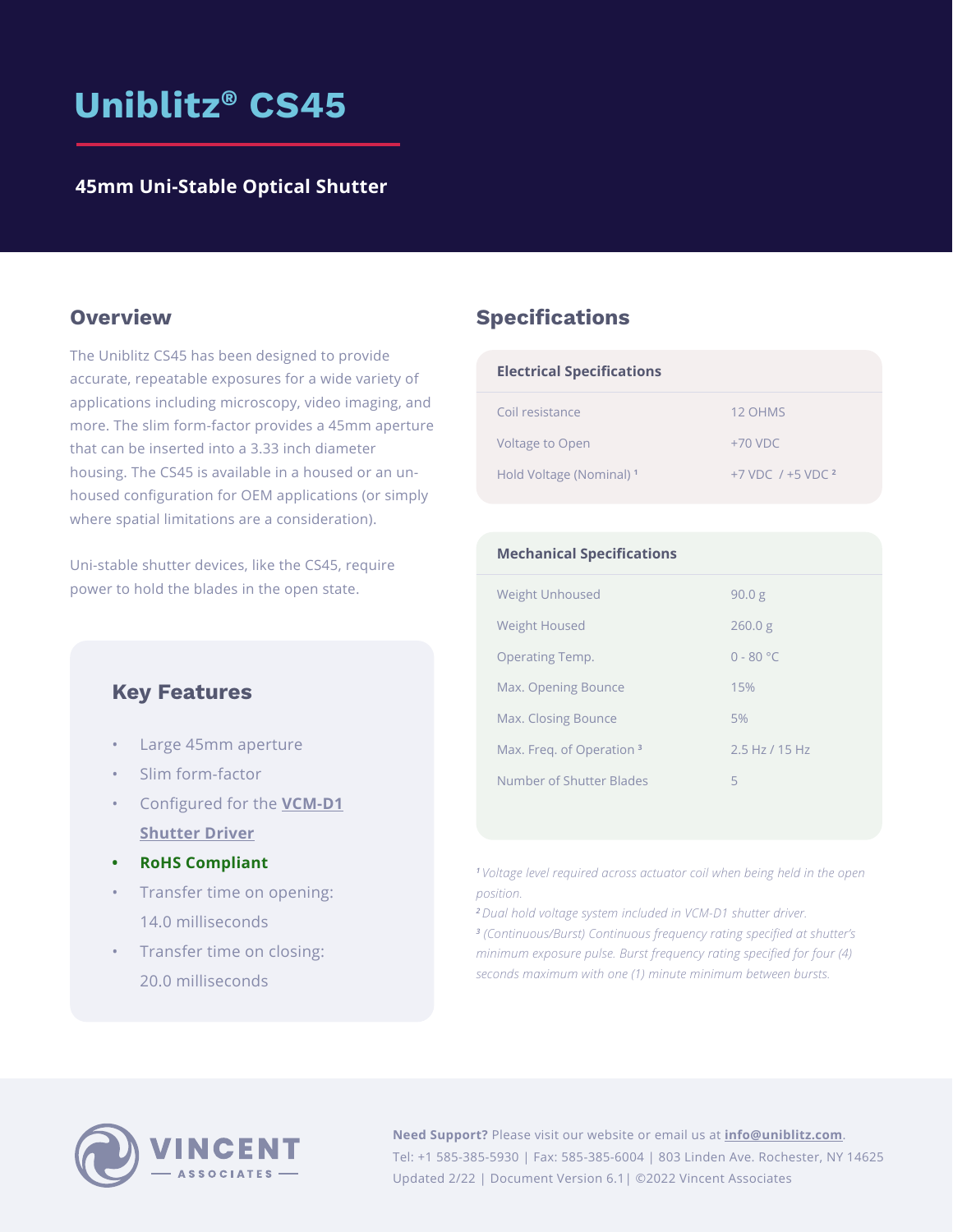# **Uniblitz® CS45**

### **Shutter Timing Data**



*1 Under no circumstances should any type of lubricant be applied to the shutter blade area. Lubricating the shutter blades will likely slow the shutter down and may eventually render it inoperable.*

|            | $CS45$ (w/ VCM-D1 and "T" blades) <sup>1</sup> | Time (msec.) |
|------------|------------------------------------------------|--------------|
| $O - A$    | Delay time on opening after current applied    | 6.0          |
| $A - C$    | Transfer time on opening                       | 14.0         |
| $O - C$    | Total opening time                             | 20.0         |
| $C - E$    | Min. dwell time with min. input pulse          | 12.0         |
| $B - F$    | Min. eqivalent exp. time                       | 31.0         |
| $E - G$    | Transfer time on closing                       | 24.0         |
| $A - G$    | Total window time                              | 50.0         |
| <b>MET</b> | Min. exposure time                             | 25.0         |
| <b>TEP</b> | Typical exposure pulse                         | >25.0        |

## **Product Options**

#### **CS45 ❷❸❹❺❻ - ❼ - ❽** Ex: CS45S3T0-EC-101

| Shutter Series:           | 2 Voltage:                                              | <b>B</b> Housing:             | $\bullet$ Blades: $2$                                                                       |
|---------------------------|---------------------------------------------------------|-------------------------------|---------------------------------------------------------------------------------------------|
| <b>CS45</b>               | S: Use with VCM-D1<br><b>E:</b> Use with D880C or VED24 | 1: Un-Housed<br>3: #3 Housing | <b>T:</b> Low Energy (Teflon <sup>®</sup> )<br><b>ZM:</b> High Energy (AlMgF2) <sup>3</sup> |
| <b>B</b> Electronic Sync: | <b>6</b> Connector:                                     | <b>O</b> Encapsulated Coil:   | $\odot$ Mount: $4$                                                                          |
|                           |                                                         |                               |                                                                                             |

*<sup>2</sup> Other blade coating options may be available by special order.*

*<sup>3</sup> Input side only; Teflon® coating is on opposite side to protect shutter blade surface. Light source must be input to the reflective side only.*

*<sup>4</sup> Mounts are only compatible if #3 housing is optioned as well.*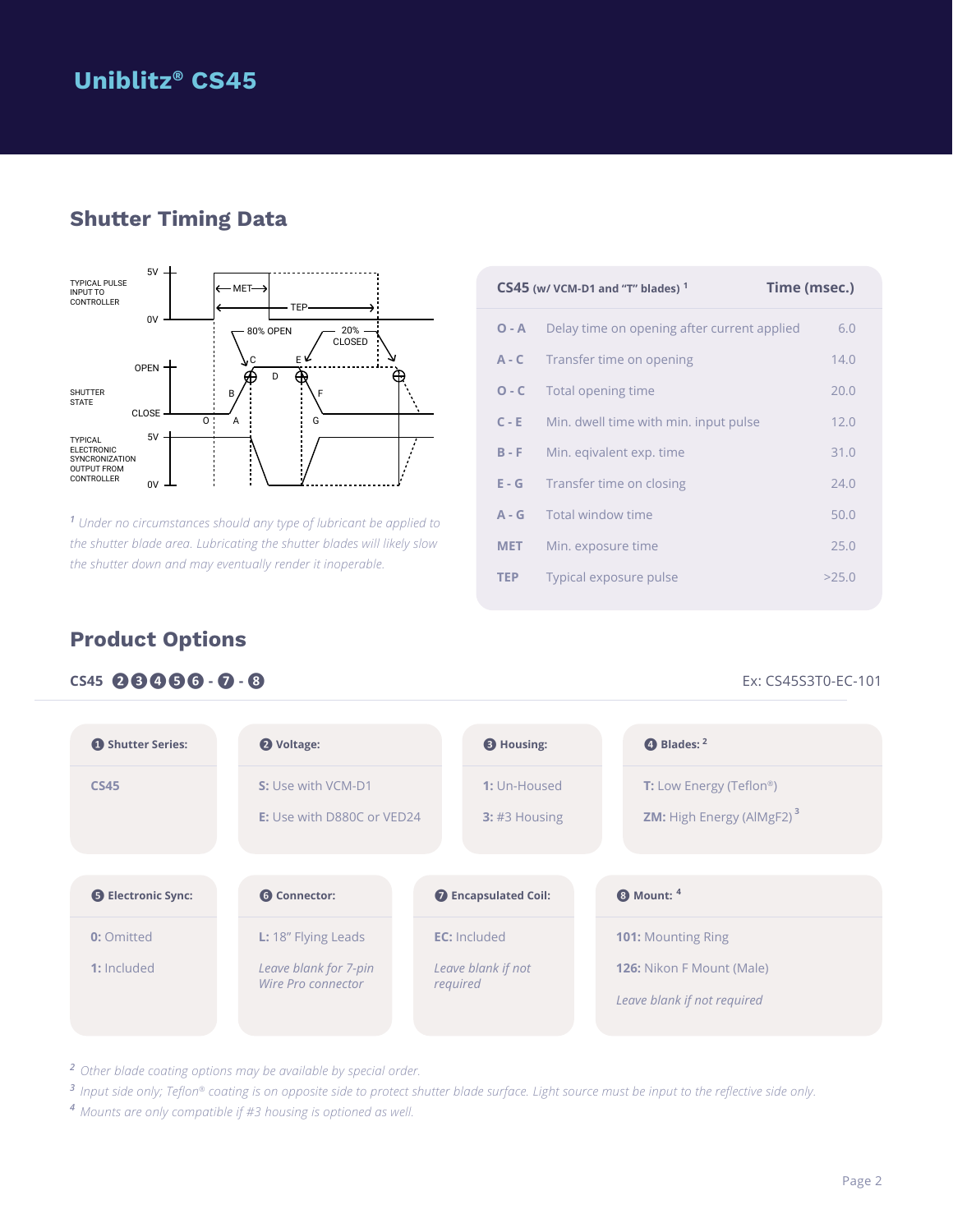# **Uniblitz® CS45**

### **Electronic Sync.**

The electronic synchronization system provides a feedback signal (through the driver utilized) after the shutter transfers to the open state. The system incorporates an infrared emitting diode, an infrared sensitive detecting transistor, and an interrupting vane. The vane is attached to the shutter so as to block the light path between the emitter and detector in the closed position. When the shutter transfers to the 80% open position, the vane is removed from the infrared light path, allowing the emitter to switch the detector to the active state. For the CS45, this system uses a similar activation flag attached to the mechanism, which triggers a reflective emitter/ detector device. **No connection to the designated synchronization pins when no electronic sync. is selected.**

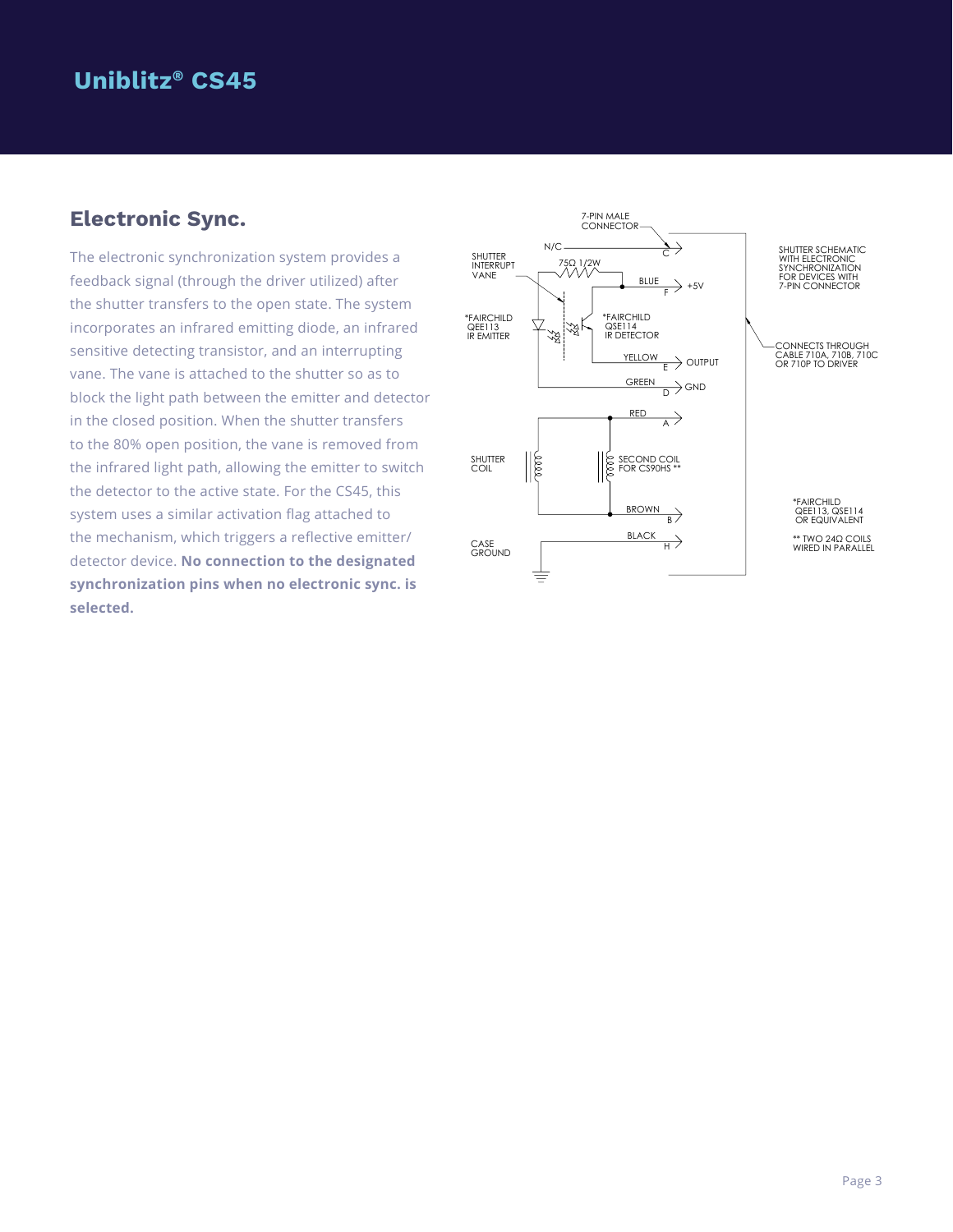# **Uniblitz® CS45 Technical Drawings**

**Un-Housed**



**Housed**



NOTES:

- 1. (4) #0-80 MOUNTING HOLES ON A Ø2.073 B. C. 90° APART. (UNDER NAME PLATE)
- 2. (3) #2-56 MOUNTING HOLES ON A Ø1.979 B. C. 120° APART.
- 3. (3) #4-40 MOUNTING HOLES ON A Ø2.425 B. C. 120° APART.
- 4. ALL DIMENSIONS MAX. [MM] INCH